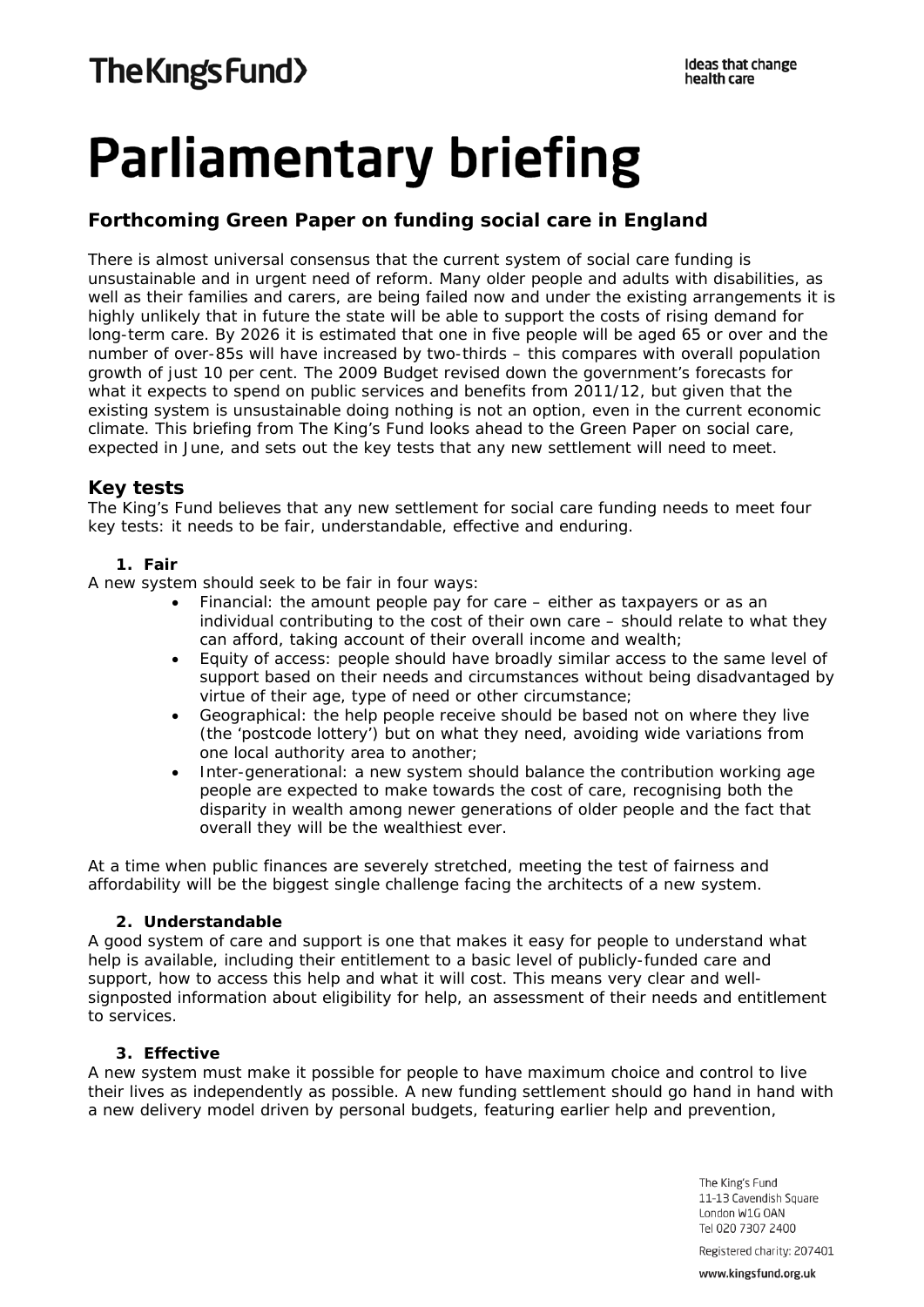greater use of technology and the engagement of individuals in assessing their own needs and developing solutions that suit their own circumstances. Without a strong connection with the 'Transforming Social Care' programme, a new settlement will simply mean pouring more money into an ineffective system.

#### **4. Enduring**

A new system should avoid short-term initiatives or quick fixes but instead seek to build a longer-term consensus across the political parties about what the care and support system should look like and how it should be funded - not just over the next few years but a settlement that is designed to last for a generation at least. As a first step the aim should be to create a stable policy climate in which new solutions could be explored, as was achieved on pensions through the compilation of the Turner Report of 2005.

## **The path to reform**

Recent debate about care funding has focused on older people. In 1999 the Royal Commission on Long Term Care recommended that the costs of personal care services for older people should be met by the state, but that board and lodging fees paid in care homes and the practical help people received in their own homes should continue to be means-tested. The majority report argued that free personal care, funded through general taxation and based on need rather than wealth, was the most efficient way of pooling the financial risk of long-term care. The principle behind this recommendation was adopted in Scotland in 2002 but not in England. A minority report by Lord Lipsey and Lord Joffe, however, argued that free personal care was not affordable or sustainable and instead recommended that public spending should be directed on those least able to pay. The government made some changes to the system in England including the introduction of a payment towards the cost of nursing care for those in residential accommodation. However, there remained concern the system was not working.

In 2005 The King's Fund commissioned a seminal review on the future of social care funding headed by Sir Derek Wanless. Published in 2006, *Securing Good Care for Older People: Taking a long-term view* forecast future care expenditure and set out an analysis of potential funding mechanisms, including a so-called 'partnership' funding model, which combined individual contributions and state support. The idea was that older people in need of social care would be entitled to a free basic package of care, without a means test, and then would be encouraged to make contributions themselves. This would be achieved through a 'matched funding' deal whereby every pound they put in would be matched by a pound from the state up to a certain amount. The King's Fund review argued that this partnership approach would be more inclusive and transparent than the existing system, that it would also encourage people to save, and that it would reduce local variation.

*Securing Good Care for Older People* also suggested that the extra cost of the partnership model could in part be financed by re-allocating some of the £1.7 billion spent on disability benefits. It did, however, acknowledge that more work was needed both on the practicality of the partnership model and on how disability benefits could be used.

In 2007, a group of organisations led by The King's Fund formed the Caring Choices coalition to consult with older people, carers, service providers, commissioners and regulators on the current system and the appetite for reform. At a series of events held around the country there was a clear consensus that the UK needed a new system to pay for long-term care for older people, which combined a clear-cut entitlement to care and support with a sharing of costs between individuals and the state (Caring Choices 2008).

In the October 2007 Comprehensive Spending Review the government announced its intention to reform the funding system for adult care and support in England – covering both older people and younger adults. In May 2008 at The King's Fund the Prime Minister launched the consultation: 'The case for change - Why England needs a new care and support system'. The options for reform will be set out in the Green Paper in June 2009.